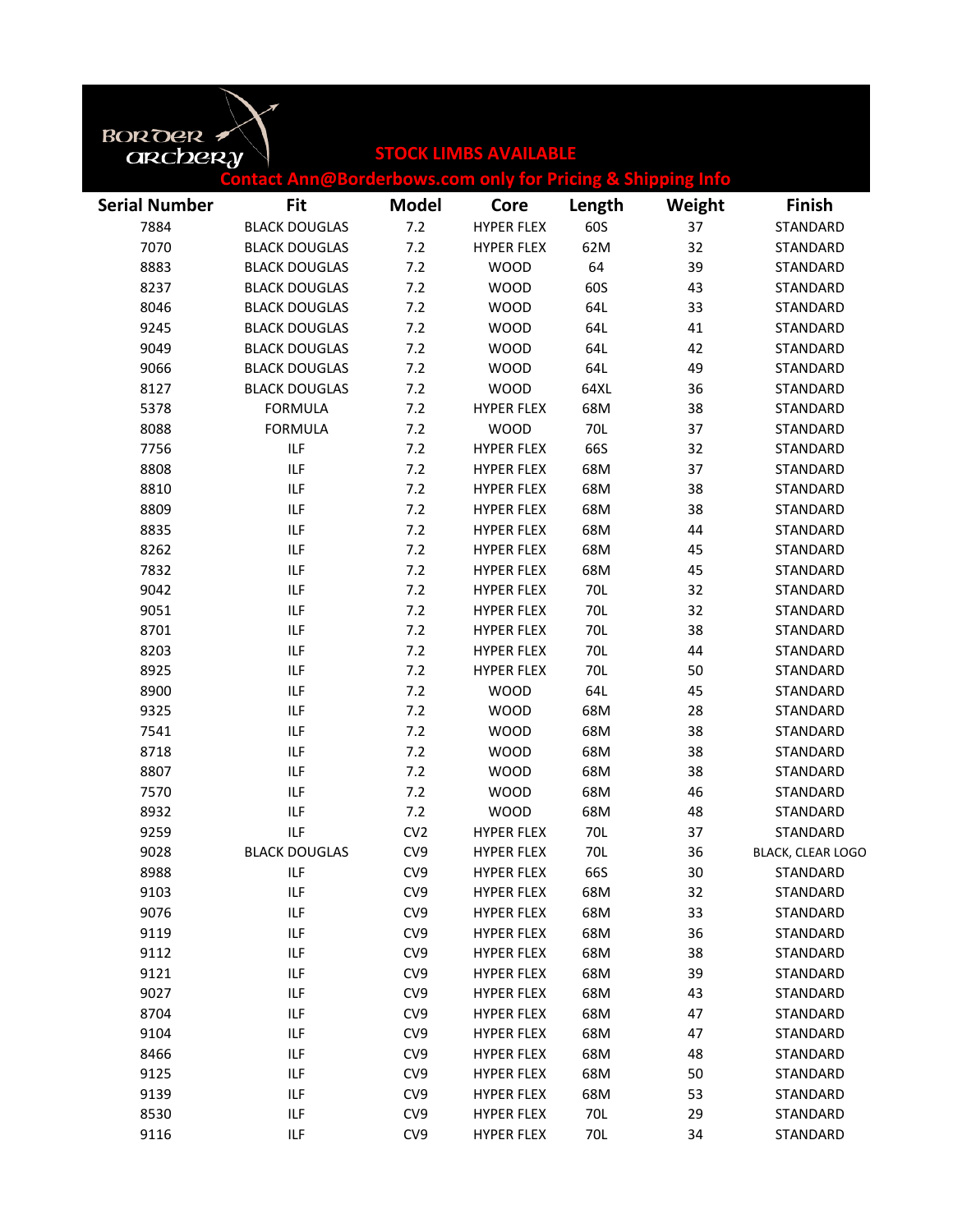| Serial Number | Fit                  | <b>Model</b>  | Core              | Length      | Weight | <b>Finish</b> |
|---------------|----------------------|---------------|-------------------|-------------|--------|---------------|
| 9185          | ILF                  | CV9           | <b>HYPER FLEX</b> | 70L         | 34     | STANDARD      |
| 9064          | <b>ILF</b>           | CV9           | <b>HYPER FLEX</b> | 70L         | 36     | STANDARD      |
| 9115          | <b>ILF</b>           | CV9           | <b>HYPER FLEX</b> | 70L         | 36     | STANDARD      |
| 9266          | <b>ILF</b>           | CV9           | <b>HYPER FLEX</b> | 70L         | 36     | STANDARD      |
| 9288          | <b>ILF</b>           | CV9           | <b>HYPER FLEX</b> | 70L         | 38     | STANDARD      |
| 9114          | <b>ILF</b>           | CV9           | <b>HYPER FLEX</b> | 70L         | 38     | STANDARD      |
| 9141          | <b>ILF</b>           | CV9           | <b>HYPER FLEX</b> | 70L         | 39     | STANDARD      |
| 9300          | <b>ILF</b>           | CV9           | <b>HYPER FLEX</b> | 70L         | 40     | STANDARD      |
| 8860          | <b>ILF</b>           | CV9           | <b>HYPER FLEX</b> | 70L         | 45     | STANDARD      |
| 8197          | <b>ILF</b>           | CV9           | <b>HYPER FLEX</b> | 70L         | 49     | STANDARD      |
| 8087          | <b>ILF</b>           | CV9           | <b>HYPER FLEX</b> | 72L         | 48     | STANDARD      |
| 8413          | <b>ILF</b>           | CV9           | <b>HYPER FLEX</b> | 72L         | 50     | STANDARD      |
| 9231          | <b>ILF</b>           | CV9           | <b>HYPER FLEX</b> | <b>72XL</b> | 36     | STANDARD      |
| 9275          | <b>ILF</b>           | CV9           | <b>HYPER FLEX</b> | <b>72XL</b> | 38     | STANDARD      |
| 8931          | <b>ILF</b>           | CV9           | <b>WOOD</b>       | 68M         | 38     | STANDARD      |
| 9108          | ILF                  | CV9           | <b>WOOD</b>       | 68M         | 48     | STANDARD      |
| 8930          | <b>ILF</b>           | CV9           | <b>WOOD</b>       | 70L         | 38     | STANDARD      |
| 9087          | <b>BLACK DOUGLAS</b> | <b>CVX</b>    | <b>HYPER FLEX</b> | 62M         | 36     | STANDARD      |
| 9244          | <b>BLACK DOUGLAS</b> | <b>CVX</b>    | <b>HYPER FLEX</b> | 62M         | 37     | STANDARD      |
| 7986          | <b>BLACK DOUGLAS</b> | <b>CVX</b>    | <b>WOOD</b>       | 62M         | 29     | STANDARD      |
| 8037          | <b>BLACK DOUGLAS</b> | <b>CVX</b>    | <b>WOOD</b>       | 62M         | 32     | STANDARD      |
| 8045          | <b>BLACK DOUGLAS</b> | <b>CVX</b>    | <b>WOOD</b>       | 66XL        | 35     | STANDARD      |
| 8162          | <b>BLACK DOUGLAS</b> | <b>CVX</b>    | <b>WOOD</b>       | 66XL        | 37     | STANDARD      |
| 8181          | <b>BLACK DOUGLAS</b> | <b>CVX</b>    | <b>WOOD</b>       | 66XL        | 37     | STANDARD      |
| 7712          | <b>BLACK DOUGLAS</b> | <b>CVX</b>    | <b>WOOD</b>       | 66XL        | 39     | STANDARD      |
| 9106          | <b>ILF</b>           | <b>CVX</b>    | <b>HYPER FLEX</b> | 66S         | 28     | STANDARD      |
| 8029          | <b>ILF</b>           | <b>CVX</b>    | <b>HYPER FLEX</b> | 66S         | 40     | STANDARD      |
| 8432          | <b>ILF</b>           | <b>CVX</b>    | <b>HYPER FLEX</b> | 68M         | 50     | STANDARD      |
| 8938          | <b>ILF</b>           | <b>CVX</b>    | <b>HYPER FLEX</b> | 70L         | 26     | STANDARD      |
| 9147          | <b>ILF</b>           | <b>CVX</b>    | <b>HYPER FLEX</b> | 70L         | 26     | STANDARD      |
| 8876          | ILF                  | <b>CVX</b>    | <b>HYPER FLEX</b> | 70L         | 38     | STANDARD      |
| 8877          | <b>ILF</b>           | <b>CVX</b>    | <b>HYPER FLEX</b> | 70L         | 39     | STANDARD      |
| 8907          | <b>ILF</b>           | <b>CVX</b>    | <b>HYPER FLEX</b> | 70L         | 40     | STANDARD      |
| 8783          | ILF                  | <b>CVX</b>    | <b>HYPER FLEX</b> | 72XL        | 33     | STANDARD      |
| 7739          | ILF                  | <b>CVX</b>    | <b>WOOD</b>       | 66S         | 32     | STANDARD      |
| 8697          | <b>ILF</b>           | <b>CVX</b>    | <b>WOOD</b>       | 66S         | 33     | STANDARD      |
| 7087          | ILF                  | <b>CVX</b>    | <b>WOOD</b>       | 66S         | 38     | STANDARD      |
| 8570          | ILF                  | <b>CVX</b>    | <b>WOOD</b>       | 68M         | 36     | STANDARD      |
| 8934          | ILF                  | <b>CVX</b>    | <b>WOOD</b>       | 68M         | 42     | STANDARD      |
| 8675          | ILF                  | <b>CVX</b>    | <b>WOOD</b>       | 70L         | 35     | STANDARD      |
| 8933          | ILF                  | <b>CVX</b>    | <b>WOOD</b>       | 70L         | 39     | STANDARD      |
| 8049          | <b>ILF</b>           | <b>CVX</b>    | <b>WOOD</b>       | <b>72XL</b> | 31     | STANDARD      |
| 5018          | <b>BLACK DOUGLAS</b> | <b>HEX6.5</b> | <b>HYPER FLEX</b> | 62S         | 28     | STANDARD      |
| 4997          | <b>BLACK DOUGLAS</b> | HEX7          | <b>HYPER FLEX</b> | 58S         | 38     | NO LOGO       |
| 6286          | <b>BLACK DOUGLAS</b> | HEX7          | <b>HYPER FLEX</b> | 58XS        | 29     | STANDARD      |
| 6100          | <b>BLACK DOUGLAS</b> | HEX7          | <b>HYPER FLEX</b> | 60S         | 45     | STANDARD      |
| 3868          | <b>BLACK DOUGLAS</b> | HEX7          | <b>HYPER FLEX</b> | 60S         | 57     | STANDARD      |
| 6060          | <b>BLACK DOUGLAS</b> | HEX7          | <b>HYPER FLEX</b> | 60S         | 66     | STANDARD      |
| 5658          | <b>BLACK DOUGLAS</b> | HEX7          | <b>HYPER FLEX</b> | 62M         | 53     | STANDARD      |
| 6660          | <b>BLACK DOUGLAS</b> | HEX7          | <b>HYPER FLEX</b> | 64L         | 58     | STANDARD      |
| 5774          | <b>BLACK DOUGLAS</b> | HEX7          | <b>WOOD</b>       | 60S         | 34     | STANDARD      |